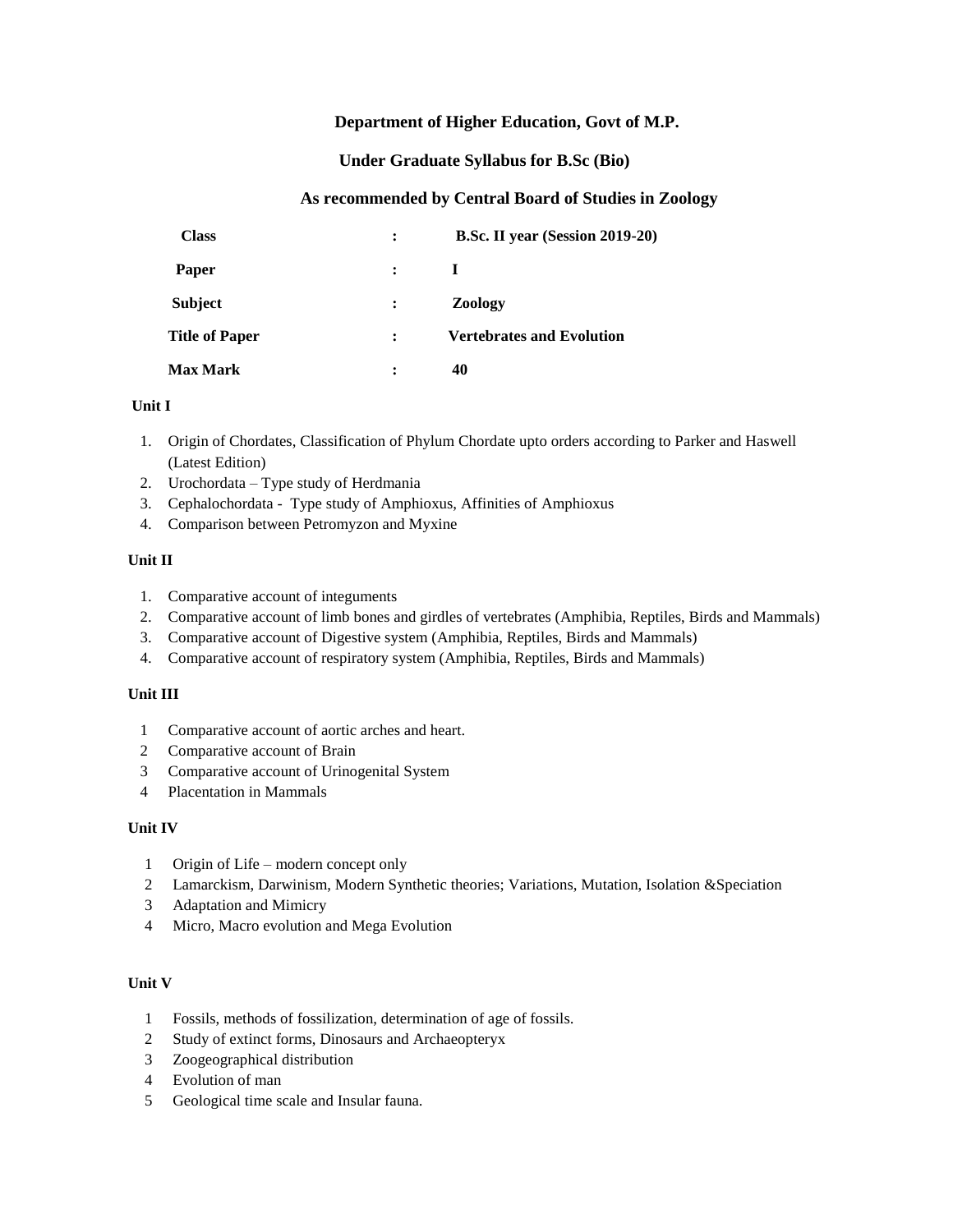## **Department of Higher Education, Govt of M.P.**

### **Under Graduate Syllabus for B.Sc (Bio)**

## **As recommended by Central Board of Studies in Zoology**

| <b>Class</b>          | $\ddot{\phantom{a}}$ | B.Sc. II year (Session 2019-20)  |
|-----------------------|----------------------|----------------------------------|
| <b>Paper</b>          | $\ddot{\phantom{a}}$ | П                                |
| <b>Subject</b>        | $\ddot{\cdot}$       | <b>Zoology</b>                   |
| <b>Title of Paper</b> | $\ddot{\phantom{a}}$ | <b>Vertebrates and Evolution</b> |
| <b>Max Mark</b>       | :                    | 40                               |

#### **Unit I: Nutrition and Metabolism**

- 1. Physiology of digestion in mammals,
- 2. Protein Metabolism: Deamination, Decarboxylation. Transamination of amino acids and Ornithine cycle
- 3. Carbohydrate Metabolism Glycogenesis, Glycogenolysis, Glycolysis, The Citric Acid Cycle, Gluconeogenesis
- 4. Lipid Metabolism Beta Oxidation of fatty acids.

### **Unit II: Respiration Excretion and Immune System**

- 1. Mechanism and physiology of respiration in mammals (transport of gases, chloride shift)
- 2. Physiology of excretion Urea and urine formation in mammals
- 3. Innate and acquired immunity, immune cells and lymphoid system, immune response, cellular and humoral immunity

#### **Unit III: Regulatory Mechanisms of Enzymes and role of Vitamins**

- 1 Thermoregulation.
- 2 Definition and nomenclature of enzymes, classification of enzymes.
- 3 Mechanism of enzyme action.
- 4 Co-enzymes
- 5 Vitamins

#### **Unit IV: Neuromuscular Co-ordination**

- 1 Types of neurons and glial cells
- 2 Physiology of nerve impulse conduction
- 3 Types and structure of Muscles
- 4 Theory of muscle contraction and its biochemistry

#### **Unit V Endocrine System**

- 1 Structure and functions of Pituitary gland.
- 2 Structure and functions of Thyroid gland.
- 3 Structure and functions of Adrenal gland.
- 4 Structure and functions of Parathyroid, Thymus and Islets of Langerhan's.
- 5 Physiology of Male and Female Sex hormones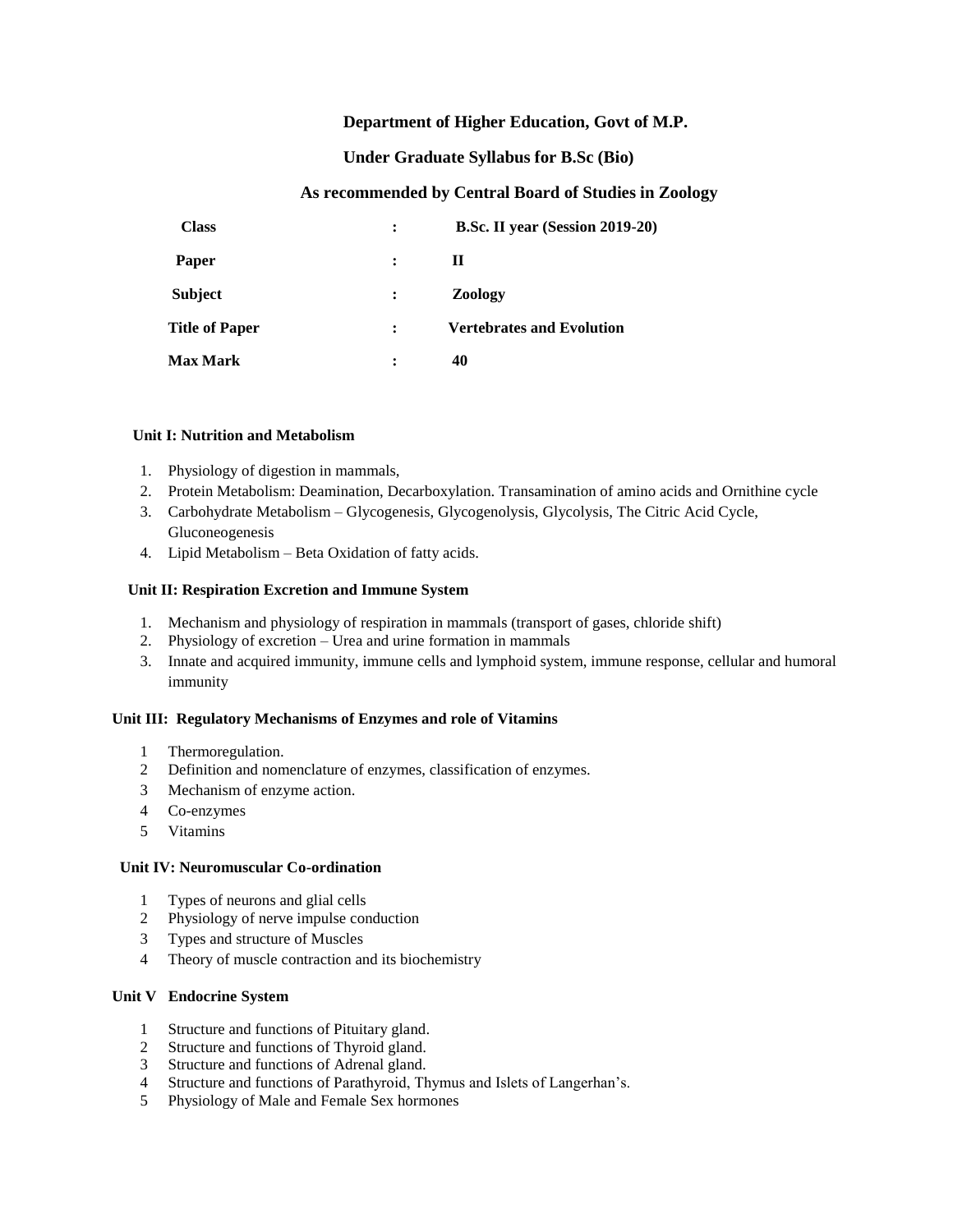### **Department of Higher Education, Govt of M.P.**

### **Under Graduate Syllabus for B.Sc (Bio)**

### **As recommended by Central Board of Studies in Zoology**

| Class           | $\mathbf{r}$ | <b>B.Sc. II Year (Session 2019-20)</b> |
|-----------------|--------------|----------------------------------------|
| <b>Subject</b>  |              | <b>Zoology Practical</b>               |
| <b>Max Mark</b> |              | 50                                     |

- 1 Dissections of commercially available species of locally available fishes (Efforts may be done to use computer simulation technique)
- 2 Study of museum specimens (Vertebrates)
- 3 Study of specimens of evolutionary importance viz; living fossils, connecting links, extinct animals, fossils : Limulus, Latimeria, Dinosaurs, Asciatic chital, Archaeopteryx, Peripatus, etc
- 4 Osteology: Limb bones and Girdle bones of Frog, Varanus, Pigeon and Rabbit
- 5 Detection of Protein, Carbohydrate and Lipid / Study of Human salivary enzyme activity in relation to pH
- 6 Hematological Experiment RBC and WBC counting / Blood grouping in blood samples / Estimation of Hemoglobin and sugar in blood samples.
- 7 Histological study of various endocrine glands T.S. of Thyroid, T.S. of Pituitary gland, T.S. Adrenal gland, T.S. of Testis, T.S. of Ovary
- 8 Histological study of Digestive and Visceral organs T.S. of Stomach, T.S. of Intestine, T.S.of Pancreas, T.S. of Liver, T.S. of Lungs and L.S. of Kidney

Total 50

### **Distribution of Marks**

|   | Dissection                           | 08 |
|---|--------------------------------------|----|
| 2 | Spot related to evolution            | 05 |
| 3 | Spotting (4 spot, 2 Bones, 2 Slides) | 16 |
| 4 | Biochemical test / Enzyme activity   | 05 |
| 5 | Hematological Experiment             | 06 |
| 6 | $V$ iva – voce                       | 05 |
| 7 | Record                               | 05 |
|   |                                      |    |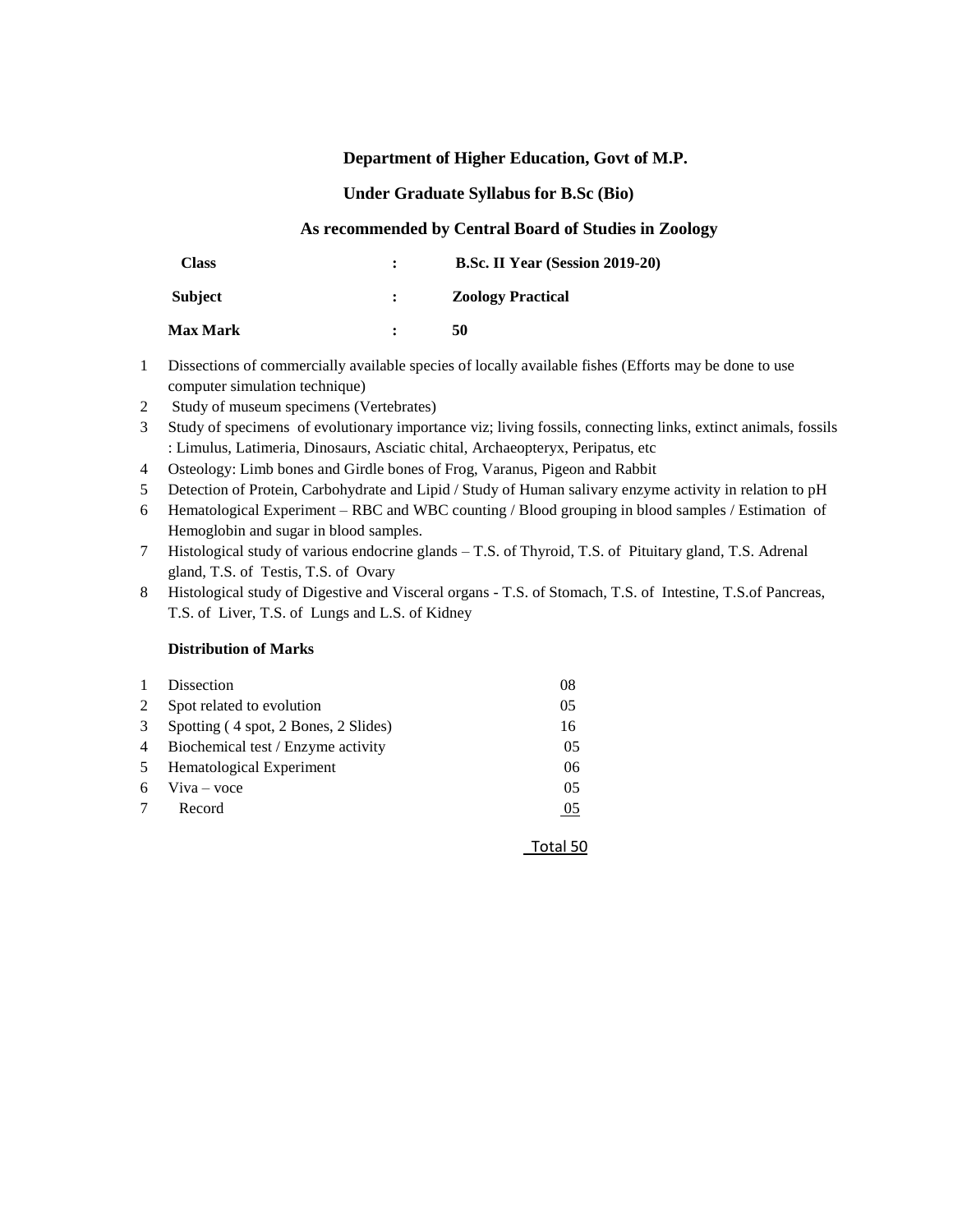**Mata Gujri Mahila Mahavidyalaya (Autonomous) Jabalpur**

**Re-Accredited "A+" by NAAC**

**Department of Higher Education, Govt. of M.P.**

**Under Graduate Syllabus for B.Sc. (Bio.)** 

**As Recommended by Central Board of Studies in Zoology**

| <b>Class</b><br>$\mathbb{R}^n$   |               | <b>B.Sc. III Year (Session 2019-20)</b> |
|----------------------------------|---------------|-----------------------------------------|
| <b>Paper</b>                     | $\mathcal{L}$ | I (First)                               |
| <b>Subject</b><br>$\mathbb{R}^2$ |               | <b>Zoology</b>                          |
| <b>Title of Paper:</b>           |               | <b>Genetics</b>                         |
| <b>Max. Mark</b> :               |               | 40                                      |

# **Unit 1: Heredity and Genetic material**

- 1. Mendel's Laws of heredity.
- 2. Variations Sources and types.
- 3. Structure, molecular organization and function of DNA and RNA and types of RNA.
- 4. DNA replication in Prokaryotes.
- 5. Nucleosome (Solenoid model).

## **Unit II : Gene Expression**

- 1. Genetic Code.
- 2. Transcription in Prokaryotes.
- 3. Translation in Prokaryotes.
- 4. Gene expression, Regulatipon of Protein synthesis and Lac operon model.
- 5. Split gene, Overlapping gene, Pseudo gene.

# **Unit III : Linkage and Chromosomal aberration**

- 1. Linkage and Crossing Over : Types and Significance.
- 2. Sex Determination Chromosomal and genetic balance theory.
- 3. Sex linked inheritance (Haemophilia, colour blindness).
- 4. Structural and Numerical changes in chromosomes.
- 5. Mutation Types and Mutagens.

# **Unit IV: Human Genetics**

1. Human Karyotype.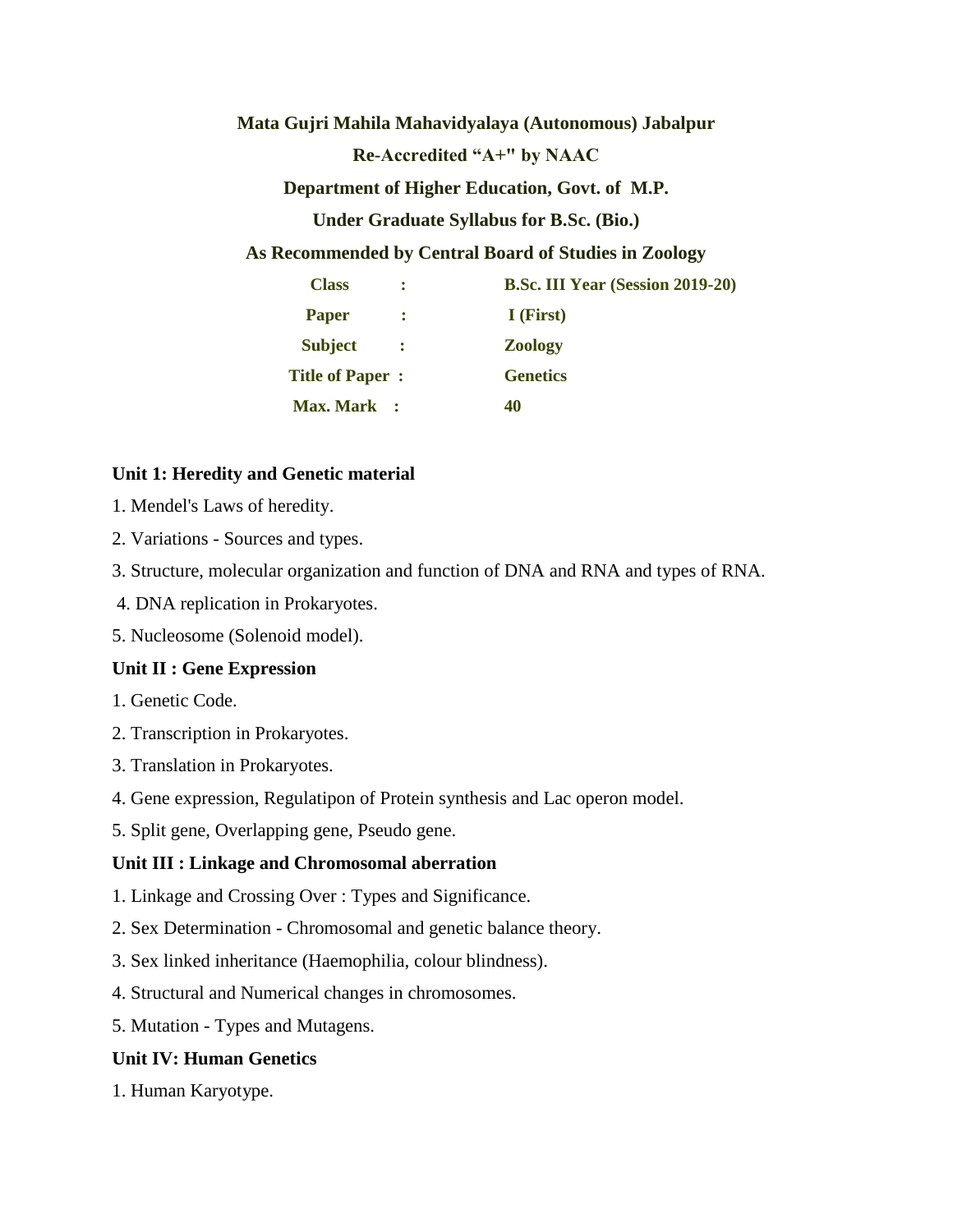- 2. Human Genome Project.
- 3. Multiple allele and inheritance of blood group.
- 4. Autosomal and Sex Chromosome Syndromes in human.
- 5. Genetic diseases in human Sickle cell anaemia, Albinism and Thalassemia

# **Unit V: Genetic Engineering**

- 1. Recombinant DNA technology and Gene Cloning.
- 2. Polymerase Chain Reaction.
- 3. Blotting-Southern and Northern
- 4. DNA finger printing.
- 5. Gene Therapy.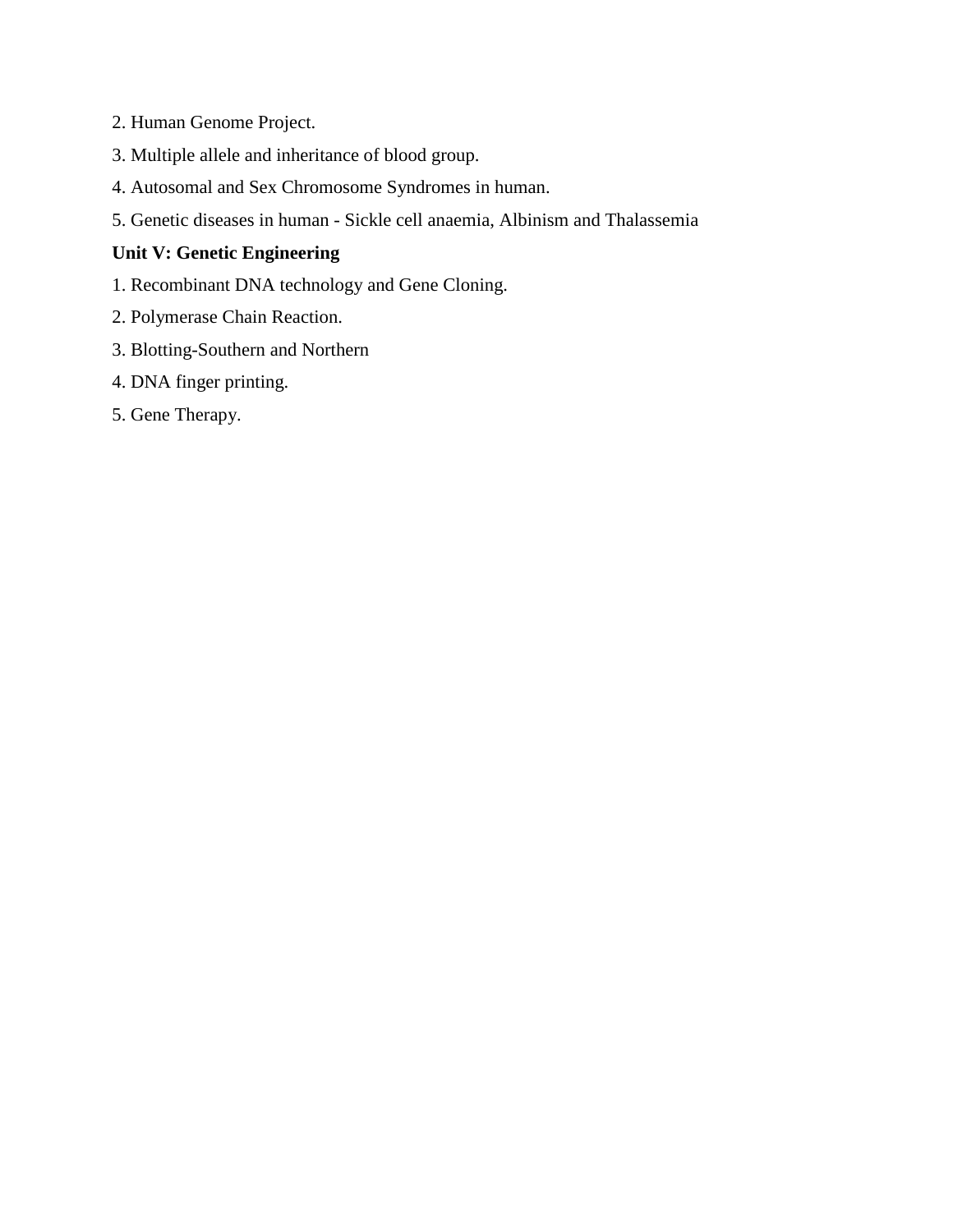**Mata Gujri Mahila Mahavidyalaya (Autonomous) Jabalpur**

**Re-Accredited "A+" by NAAC**

**Department of Higher Education, Govt. of M.P.**

**Under Graduate Syllabus for B.sc. (Bio.)**

**As Recommended by Central Board of Studies in Zoology**

| <b>Class</b>          |                | <b>B.Sc. III Year (Session 2019-20)</b> |
|-----------------------|----------------|-----------------------------------------|
| <b>Paper</b>          | ÷              | <b>II</b> (Second)                      |
| <b>Subject</b>        | $\mathbb{R}^2$ | <b>Zoology</b>                          |
| <b>Title of Paper</b> | ÷              | <b>Ecology and Applied Zoology</b>      |
| <b>Max. Mark</b>      |                | 40                                      |

# **Unit I: Concept of Ecology**

- 1. Abiotic and Biotic factors, Component of ecosystem.
- 2. Energy flow in ecosystem : Food chain, Food web and Pyramids.
- 3. Biogeochemical cycle : Carbon, Oxygen, Nitrogen, Phosphorous.
- 4. Population Concept Characteristics of population, Factors affecting population growth.

## **Unit II : Habitat Ecology**

- 1. Fresh water, marine and terrestrial habitat.
- 2. Ecological division of India.
- 3. Biodiversity : Natural Resources and their conservation with special reference to forests.

# **Unit III : Wild life and Environment**

- 1. Wild life Protection Act, National Parks and Sanctuaries of Madhya Pradesh.
- 2. Endangered species of India.
- 3. Types of Pollution : Air, Water, Soil, Thermal and Noise pollution.
- 4. Urbanisation and effect of human population on environment.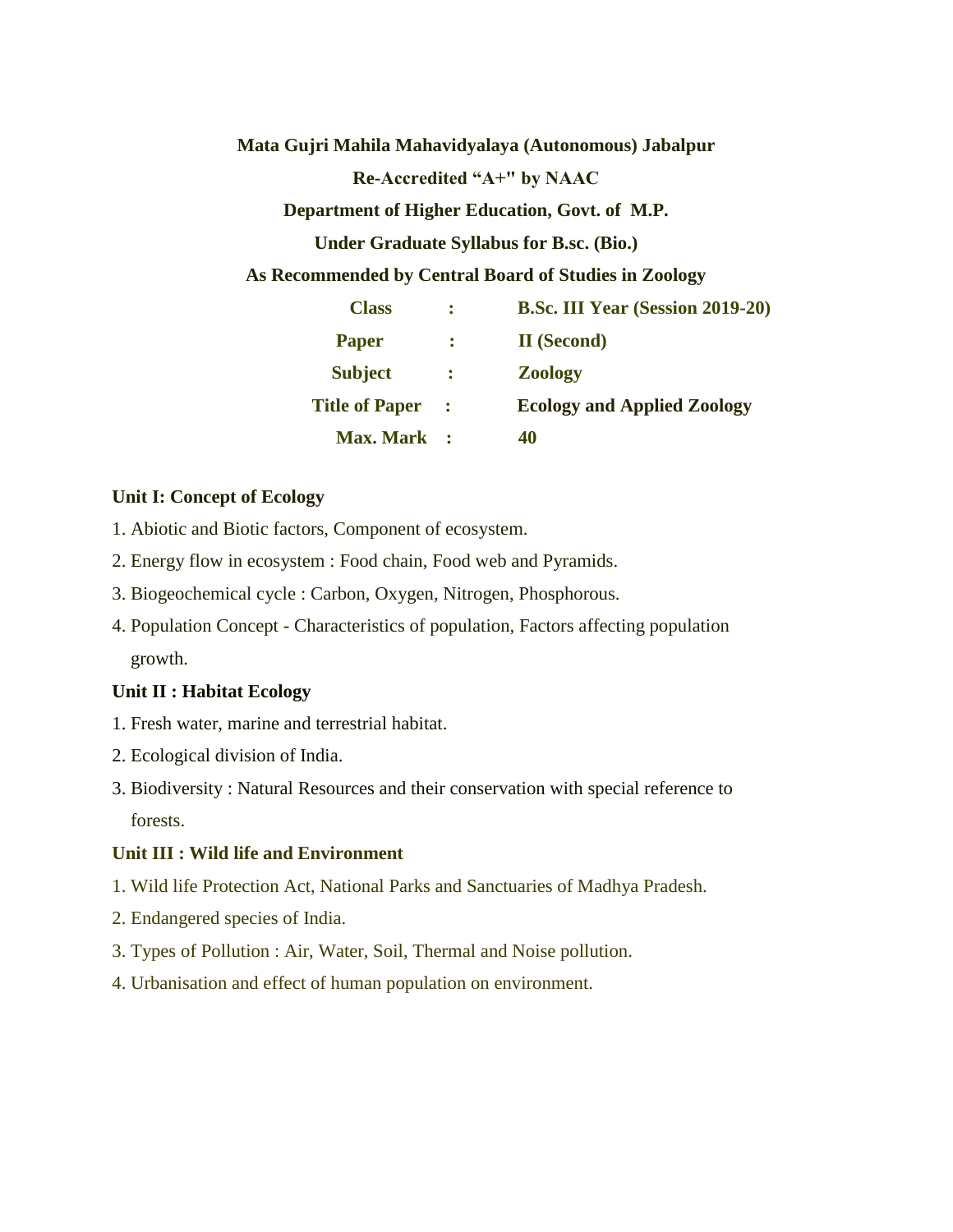# **Unit IV: Aquaculture**

- 1. Prawn culture : Culture of fresh water prawn, methods of prawn fishing, preservation and processing of prawns.
- 2. Pearl culture and pearl industry.
- 3. Frog culture.
- 4. Major carp culture : Management of ponds, preservation and processing of fishes.
- 5. Maintenance of Aquarium.

# **Unit V: Economic Entomology**

- 1. Sericulture: Species of silkworm, life history of *Bombyx mori*, Sericulture Industry in India.
- 2. Apiculture Life cycle of the honey bee, methods of bee keeping, products of bees, enemies of bees.
- 3. Lac culture : Life cycle of lac insect and host plant of lac insects.
- 4. Common pests : Stored grains : *Sitophilus oryzae* and *Tribolium castanaeum*, Vegetable pest: *Pieris brassicae* and *Dacus cucurbitae*.
- 5. Biological control of insect pests.